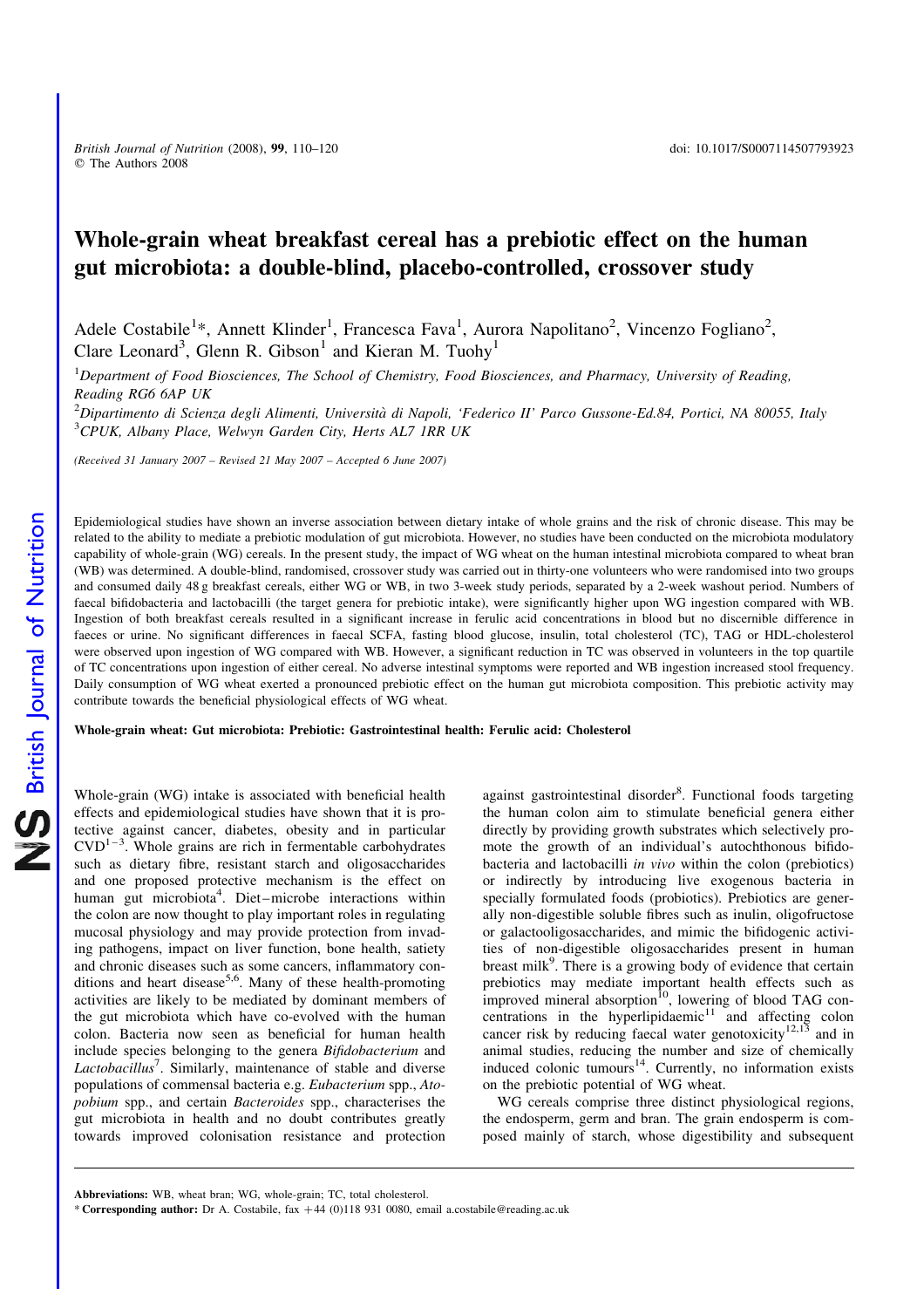fermentability will be affected by food processing (e.g. heating, drying, acid/enzymatic digestion). Grain germ, which is a minor fraction of the grain in wheat, is made up of a complex mixture of lipids, proteins and some mainly soluble carbohydrates, while wheat bran (WB) is composed of nondigestible, mainly insoluble and poorly fermented carbohydrates such as cellulose, hemicellulose, arabinoxylan as well as polyphenolic lignins all together indicated as dietary fibre. Whole grains contain many compounds such as antioxidants, lignans, vitamins and minerals that may protect against chronic disease. Particularly in cereal products, dietary fibre is composed of different compounds that may be coresponsible for many of its physiological effects. An important amount of phenolic compounds  $(500-1500 \text{ mg/kg})$ , mainly ferulic acid, is linked to the dietary fibre and this may explain why wheat dietary fibre has a marked antioxidant activity<sup>15</sup>. Dietary fibre in toto (carbohydrate and phenolic compounds) mediates their biological activity on host health through the colonic microbiota<sup>16,17</sup>. There is currently no information on the impact of specific WG cereals on the microbial ecology of the human colon, and how this may impact upon chronic disease risk.

In the present study, the efficacy of WG wheat compared with WB alone to beneficially modulate the gastrointestinal microbiota and their activities was determined. The objective was to assess the ability of WG compared with WB to selectively increase numbers of bifidobacteria and alter colonic metabolic output. The secondary objective was to determine the relative impact of WG and WB on biomarkers of gut health (bowel habit and faecal water genotoxicity) and blood lipid parameters. We present the findings of a double-blind, placebo-controlled crossover study where thirty-one healthy subjects were randomised in two groups and were fed either WG wheat breakfast cereal (48 g/d), or WB breakfast cereal (48 g/d) as placebo for 3 weeks. After a 2-week wash-out phase volunteers were then crossed over to the other breakfast cereal treatment for another 3 weeks. Fasting blood, 24 h urine and single stool samples were collected before and after treatment with the cereals, and changes within the gut microbiota and its metabolic output in terms of SCFA profiles and plasma ferulic acid.

# Material and methods

## Subjects

Thirty-two healthy volunteers  $(20-42)$  years of age, average age of 25 years; sixteen females, fifteen males) were recruited from the Reading area. Written consent was obtained from each person and selection took place following determination of health status through a medical interview and adherence to the inclusion/exclusion criteria. The subjects all satisfied the following inclusion criteria: they were all between 18 and 50 years old with a BMI between 20 and 30 kg/m<sup>2</sup>. Good general health was determined by medical questionnaire. Volunteers were excluded from the trial if there was evidence of physical or mental disease or major surgery as revealed by history or physical examination, which might limit participation in or completion of the study. Volunteers with a history of drug abuse, including alcohol, and smokers were excluded. Volunteers could not be pregnant, lactating or planning pregnancy, have severe allergy or a history of severe abnormal drug reaction. Intake of an experimental drug within 4 weeks prior to study, former participation in prebiotics or laxative trial within the previous 3 months, use of antibiotics within the previous 6 months, chronic constipation, diarrhoea or other chronic gastrointestinal complaint (e.g. irritable bowel syndrome) and intake of other specific prebiotics or probiotics, drugs active on gastrointestinal motility, or a laxative of any class for 4 weeks prior to study, were all prohibited. The study was approved by the Ethics Committee of the University of Reading.

#### Requirements for diet and medication during study

The intake of the following foods or substances was not permitted: confirmed prebiotics (such as oligosaccharides e.g. fructooligosaccharide or inulin), probiotics (e.g. live yoghurts, fermented milk drinks), high bran or WG breakfast cereals other than the test food, drugs active on gastrointestinal motility, antibiotic treatment or any class of laxative. Any medication taken was recorded in diaries. Volunteers were instructed not to alter their usual diet or fluid intake during the trial periods.

# Study design

The dietary intervention study was performed as a doubleblind, randomised, placebo-controlled crossover manner. Thirty-two healthy volunteers were recruited onto the study but one volunteer dropped out due to personal reasons  $(n)$ 31). For a 2-week period prior to dietary intervention, volunteers followed a restricted diet as described earlier. Thirty-one subjects were randomly allocated into one of two groups. One group  $(n 16)$  consumed first the 100 % WG wheat breakfast cereal (48 g/d) for 3 weeks, and then after a 2-week washout period, they consumed the equivalent placebo (WB based breakfast cereal; 48 g/d) for 3 weeks. The other group (n 15) received first the equivalent placebo (WB based breakfast cereal; 48 g/d) for 3 weeks, and then after a 2-week washout, they consumed the 100 % WG wheat breakfast cereal (48 g/d) for another 3-week treatment period. Each product was given for 3 weeks, followed by 2-week wash-out periods during which no breakfast cereal was consumed (Fig. 1). All test materials were packaged, labelled and randomised by the Cereal Partners UK (Welwyn Garden City, Herts., UK) prior to the study, investigators were not aware of which of the treatments the volunteers were taking and the volunteers were unaware which of the two breakfast cereals they were given (WG or WB).

Volunteers were asked to keep diaries while ingesting cereals, to record stool frequency and consistency (constipation, hard, formed, soft or diarrhoea), abdominal pain (none, mild, moderate or severe), intestinal bloating (none, mild, moderate or severe) and flatulence (none, mild, moderate or severe) on a daily basis. Any concomitant medication and adverse events were recorded.

Faecal samples, 24 h urine and 30 ml fasting venous blood were collected from each volunteer at five different time points before and after each treatment arm and 14 d after the second treatment arm within 48 h (i.e. 0, 21, 36, 58, 73 d).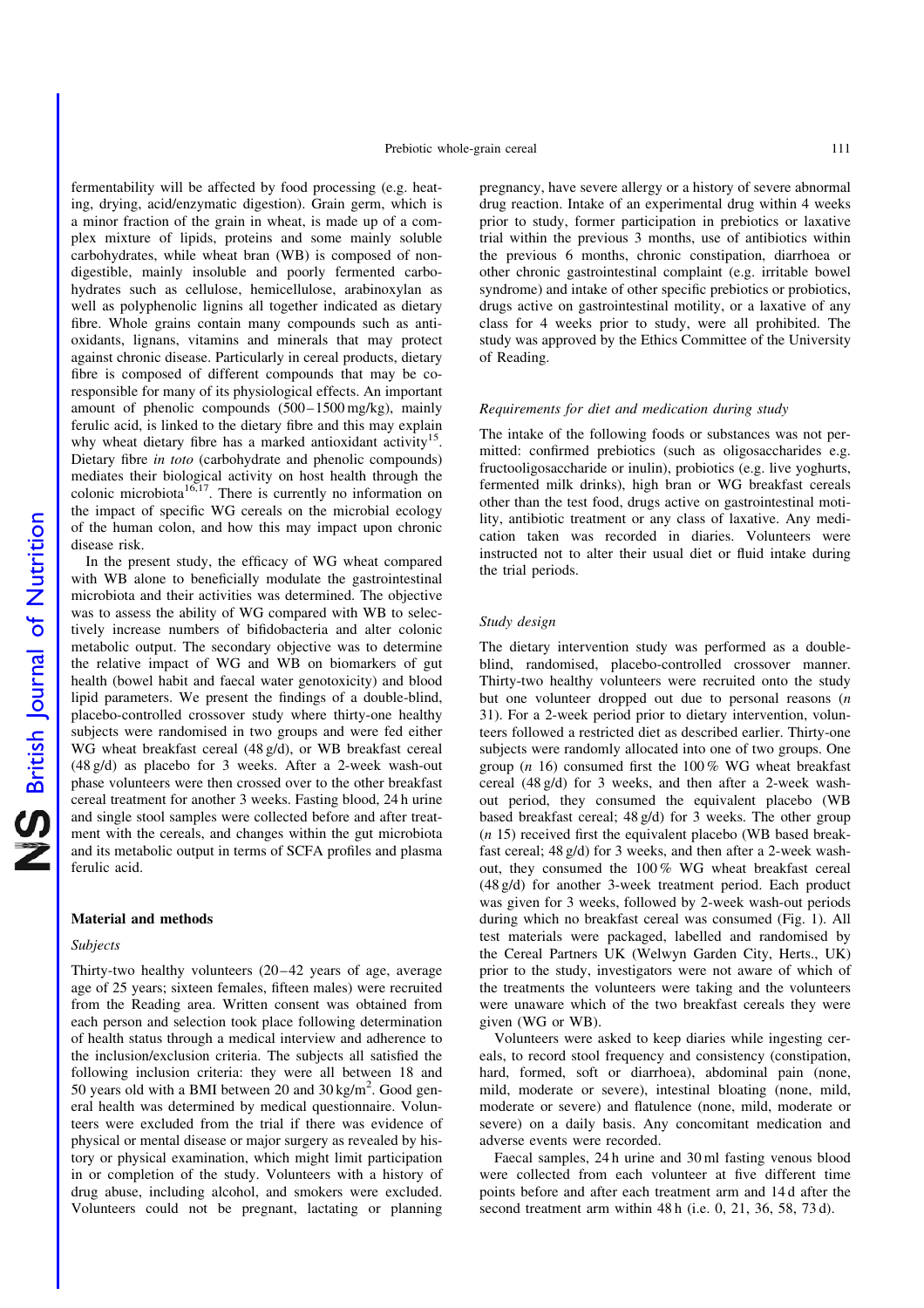112 A. Costabile et al.



Fig. 1. Study design of a double-blind randomised placebo-controlled parallel study in which thirty-one subjects received WG ( $\square$ ) and WB ( $\overset{\text{\tiny{(N)}}}{\otimes}$ ) for a period of 3 weeks each. One product was given over the first 3-week period followed by a 2-week washout period (WO), and then volunteers received the second product during the next 3 weeks, followed by a further 2-week washout period. A 2-week restriction diet (RD) preceded the start the trial. Faecal samples, 24 h urine and blood were collected from each volunteer at five different time points before and after each treatment and 14d after the second treatment within 48 h (i.e. 0, 21, 36, 58, 73 d).

# Composition of breakfast cereals

The energy intake of the cereals was not the same with WB containing  $1184 \text{ kJ}/100 \text{ g}$  and WG containing  $1442 \text{ kJ}/100 \text{ g}$ cereal, respectively. WG contained (per  $100 \text{ g}$ )  $67.8 \text{ g}$  carbohydrates, of which there are 0.9 g sugars; 11.6 g protein, 2·5 g fat and 11·8 g fibre. WB contained 48 g carbohydrate/ 100 g which was considerably lower than in WG; however, the proportion of sugars in the WB was higher at  $17 g/100 g$ . The remaining 31 g carbohydrate in WB was starch. WB contained a considerably higher amount of fibre (27 g/100 g). The protein and fat content of WB were similar to those of WG, at  $14$  g and  $3.5$  g, respectively per  $100$  g.

# Enumeration of faecal microbial populations by fluorescence in situ hybridisation

Faecal samples were stored in an anaerobic cabinet (10  $\%$  H<sub>2</sub>;  $10\%$  CO<sub>2</sub>;  $80\%$  N<sub>2</sub>) for no longer than 2 h prior to processing. The enumeration of faecal microbial populations was carried out using fluorescently labelled 16S rRNA targeted oligonucleotide probes and fluorescence in situ hybridisation<sup>18</sup>. Oligonucleotide probes (MWG-Biotech, Milton Keynes, UK) targeting the Atopobium group (5'-GGT CGG TCT CTC AAC  $CC$ <sup>19</sup>,

Bacteroides spp.  $(5^\prime$ -CCA ATG TGG GGG ACC TT)<sup>20</sup>, Bifidobacterium spp.  $(5'-CATCCGGCATTACCACCC)^{21}$ , Eubacterium rectale group (5'-GCTTCTTAGTCARGT-ACCG)<sup>22</sup>, Clostridium histolyticum group (5'-TTATGCGGT- $ATTAATCTYCCTTT$ <sup>22</sup> and the lactobacilli/enterococci (5'-GGTATTAGCAYCTGTTTCCA)<sup>23</sup> were used for enumeration of dominant members of the gut microbiota. The probes were labelled at the  $5'$  end with the fluorescent dye Cy3. For the enumeration of total cells, samples were stained with the nucleic acid stain 4',6'-diamino-2-phenylindole (DAPI). Slides were enumerated using a Nikon microscope with an

EPI-fluorescence attachment (Nikon UK, Kingston-upon-Thames, UK).

## SCFA analysis

Aliquots (1 ml) of 100 g/l faecal suspension in sterile 1 M PBS, pH 7·0, were dispensed into 1·5 ml tubes and centrifuged at  $13000 \, \text{g}$  for 5 min to pellet bacteria and other solids. Supernatants were then filtered using a  $0.2 \mu m$  polycarbonate syringe filter and added to four volumes of acetonitrile containing 3·7 mM 2-ethylbutyric acid as the internal standard. Calibration was done using standard solutions of acetic acid, propionic acid, i-butyric acid, n-butyric acid, i-valeric acid, n-valeric acid, n-caproic acid in acetonitrile. Standard solutions containing 20 mM, 10 mM, 5mM, 1mM and 0·5 mM of each external standard were used. Fatty acids were determined by GLC using a Hewlett Packard (Agilent) 5890 Series II GC system (HP, Crawley, West Sussex, UK) fitted with a Permabond FFAP column  $(25 \text{ m} \times 0.32 \text{ mm})$ ; Macherey-Nagel, Düren, Germany) and a flame-ionisation detector. The carrier gas, He, was delivered at a flow rate of 2·0 ml/min. The head pressure was set at 0·862 bar and the split ratio was 25:1. Injector, column, and detector were set at  $220^{\circ}$ C,  $140^{\circ}$ C (isothermic), and  $220^{\circ}$ C, respectively. After 5 min the column temperature was increased at  $20^{\circ}$ C/min increments to run for a further 15 min. Peaks were integrated using Atlas Lab managing software (Thermo Lab Systems, Mainz, Germany). SCFA concentrations were calculated by comparing their peak areas with those of the standards.

# Faecal samples, plasma and 24 h urine preparation for LC– MS/MS analysis

Faecal sample preparation was carried out in conditions according to a procedure published by Kroon et  $al.^{24}$  with some modifications. Briefly, faecal samples  $(500 \,\mu\text{I})$  were treated for 2h in the dark with  $2M$  NaOH at  $35^{\circ}$ C. The solutions were acidified to pH 2·0 with 4 M HCl. Phenolic acids were extracted twice with ethyl acetate (10 ml) under agitation and 5 min centrifugation at  $4000\,\text{g}$ . The ether phases were collected in amber test tubes and completely evaporated under  $N_2$ . The dry extracts were dissolved in 1 ml 50% aqueous methanol and filtered (PTFE membrane,  $0.45 \mu m$  Millipore, Bedford, USA). A  $20 \mu l$  aliquot of the filtrate was then analysed by LC-MS/MS. Plasma samples  $(500 \,\mu\text{I})$  were spiked with  $0.5 \mu$ g *o*-coumaric acid as internal standard. Following acidification (pH 6·5, 0·5 M HCl), plasma samples were incubated with  $\beta$ -glucuronidase (7.5  $\times$  10<sup>4</sup> units/l) and sulfatase  $(1.5 \times 10^4 \text{ units/l})$  for 1 h at 37°C in a shaking water bath. This mixture was further acidified with HCl to  $pH < 2$  and then extracted with ethyl acetate  $(3 \times 3 \text{ ml})$ , and the organic phase rotary evaporated to dryness. The residue was dissolved in 500  $\mu$ 1 50 % methanol, centrifuged for 5 min at 15 000 g, and filtered through a  $0.45 \mu m$  syringe filter prior to analysis by LC –MS. For the collection of urine for the study, volunteers were provided with a 24h-urine container (Fisher Scientific Ltd, Loughborough, Leicestershire, UK) containing 2 g ascorbic acid. The total volume of urine was recorded after which the urine samples were dispensed into 1.5 ml microcentrifuge tubes and frozen at  $-20^{\circ}$ C. The urine samples solution (2 ml) were mixed with  $450 \mu l$  50 M sodium acetate buffer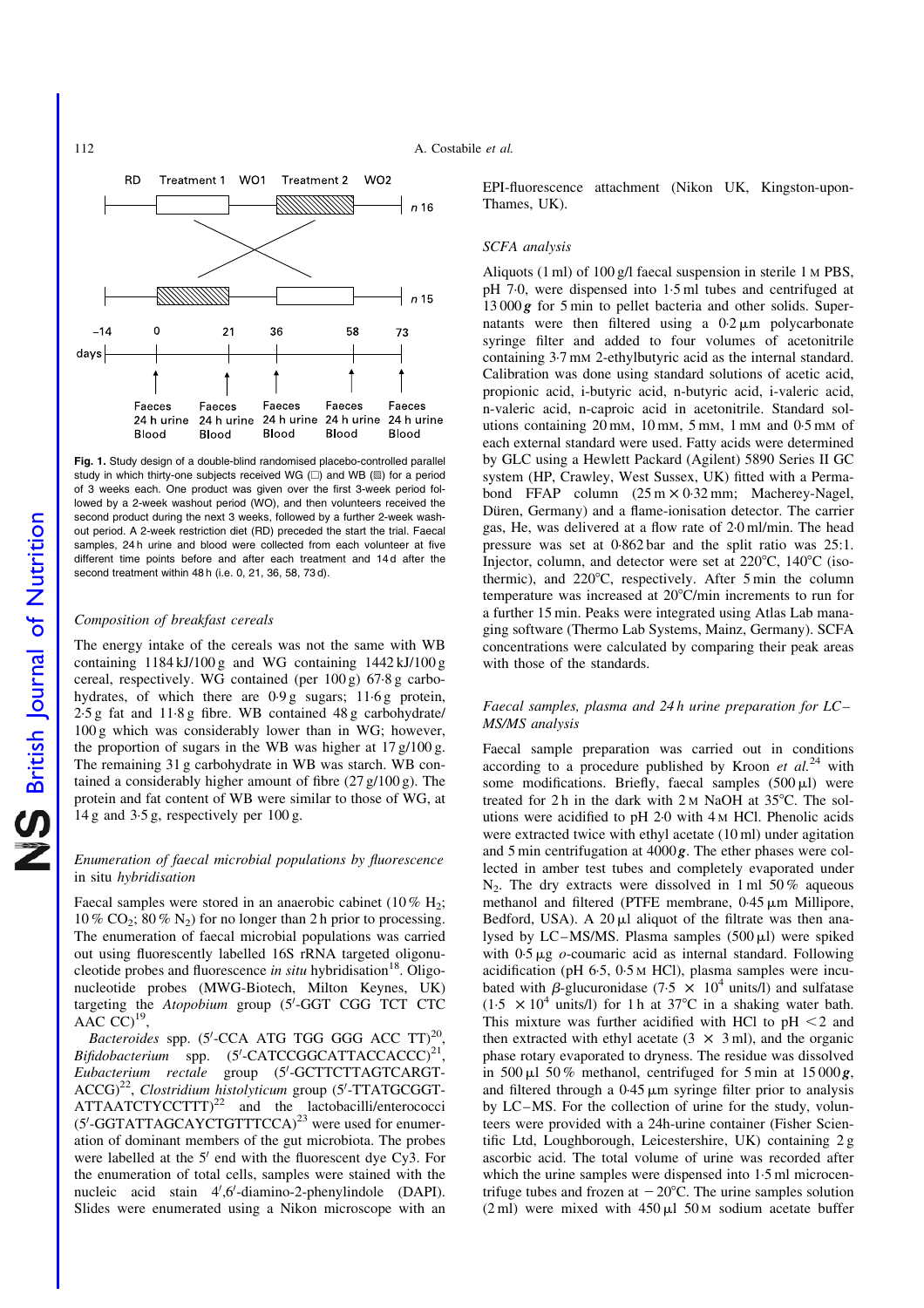(pH 5.5) and  $1000 \mu$ l 0.6 M CaCl<sub>2</sub> solution. These solutions were incubated in a manner similar to that of the plasma samples, followed by an acidification step with  $20 \mu$ l 6 M HCl solution. Then the urine was extracted twice with 4 ml ethyl acetate and the organic phase was rotary evaporated to dryness. The samples were dissolved in 500  $\mu$ 1 50 % methanol, centrifuged for  $\overline{5}$  min at  $15000g$ , and filtered through a  $0.45 \mu m$  syringe filter prior to LC-MS/MS analysis.

# HPLC–ESI–MS/MS analysis

HPLC-ESI-MS/MS analyses were carried out on a LC-MS/ MS System (API 3000, MDS SCIEX). LC analyses were performed using a system consisted of a series 200 binary pump (Perkin Elmer, USA). The mass spectrometer was equipped with a Model 11 syringe pump (Harvard, Apparatus, Holliston, MA, USA). A turbo Ionspray source, with the nebuliser temperature set at 450°C, was used. The collision-induced dissociation was carried out using  $N_2$  as collision gas. Analyses were performed using a Prodigy column  $5 \mu$  ODS3 100A,  $250 \times 4.60$  mm (Phenomenex, USA). The solvent system was water  $(0.1\%)$ , formic acid (solvent A) and methanol (solvent B); only in urine analyses solvent B was acetonitrile. The linear solvent gradient was as follows:  $0-10$  min 95% A 5% B, 10– 12 min 55 % A 45 % B, 12 –15 min 45 % A 55 % B, 15 –17 min 0 % A 100 % B, 17–22 min 0 % A 100 % B, 22 –24 min 95 % A 5 % B returned to initial conditions. The acquisition was carried out by a multiple reaction monitoring system, in negative mode, monitoring the transition of parent and product ions specific for each compound with a dwell time of 500 ms. Thirteen phenylacetic, phenylpropionic and cinnamic acid derivates, were simultaneously detected (see Table 1). To promote ionisation of the precursor ion, the volt age applied was 4500 while the collision energy and collision cell exit potential was optimised for each transition.

Data acquisition and processing were performed using Analyst software 1·4. The amount of hydroxycinnamates compounds was expressed in  $\mu$ g/l.

### Faecal water preparation

Faecal samples were diluted 1:2 (w/v) in 1 M ice-cold PBS (1 g faeces plus 1 ml PBS) in a stomacher bag. Samples were homogenised in a stomacher for 2 min at high speed or until a uniform consistency was achieved. Aliquots (10 ml), in duplicate for each sample, were then transferred into ultracentrifuge tubes (Beckman Ultra-clear tubes, Beckman Ltd, High Wycombe, Bucks., UK) and the tubes stored at  $-70^{\circ}$ C. Samples were defrosted on ice prior to centrifugation, then ultracentrifuged at  $64\,000\,\text{g}$  for 2 h at  $4^{\circ}\text{C}$  (Beckman Optima L90K Ultracentrifuge). Following centrifugation the tubes were placed on ice and the supernatants (faecal water) were carefully removed and placed into 7 ml Sterilin tubes. The faecal waters were then filtered through a  $0.2 \mu m$  syringe filter, dispensed into 0.5 ml aliquots and frozen at  $-70^{\circ}$ C and used for single cell gel electrophoresis.

# Treatment of HT29 cells

The human colon carcinoma cell line HT29 was maintained in Dulbecco's modified Eagle medium (DMEM) supplemented with 10 % fetal bovine serum and penicillin (50 IU/ml)/streptomycin (50  $\mu$ g/ml) in a humidified 5% CO<sub>2</sub> incubator at 37°C. Prior to incubation with faecal water, HT29 cells were harvested and adjusted to a concentration of  $3.2 \times 10^6$  cells/ ml in un-supplemented DMEM. In order to determine faecal water genotoxicity, faecal water was added to the cell suspension giving a final concentration of 30 % faecal water and  $2 \times 10^6$  cells/ml. Then cell suspensions were incubated for 30 min at 37°C. 30 % PBS served as a negative control.

#### Determination of DNA damage (Comet assay)

Numbers and viabilities of the treated cells were determined with Trypan Blue (Sigma-Aldrich) in aliquots. Briefly, following incubation with faecal water,  $20 \mu l$  cell suspension was mixed with 20  $\mu$ l Trypan Blue and counted under a light microscope using a Neubauer hemacytometer. Evenly blue stained cells were identified as dead cells while round, shiny cells were counted as viable cells. Viability is expressed as percentage of viable cells compared to the total cell count. The remaining suspensions were centrifuged at  $200g$  for  $5 \text{ min}$  at  $4^{\circ}$ C and the resulting cell pellets were mixed with agarose and distributed onto microscope slides.  $H_2O_2$ (obtained as a 30 % aqueous solution from Merck & Co. Inc., Global Headquarters, USA) was used as genotoxic model

Table 1. Parent ions and ions of phenolic acids monitored in the multiple reaction monitoring mode by HPLC–ESI–MS/MS

| Compounds                         | Molecular mass | Parent ions ([M-H], m/z) | Product ions (m/z) |  |
|-----------------------------------|----------------|--------------------------|--------------------|--|
| Clorogenic acid                   | 354            | 353                      | 191                |  |
| Ferulic acid                      | 194            | 193                      | 134                |  |
| Caffeic acid                      | 180            | 179                      | 135                |  |
| Vanillic acid                     | 168            | 167                      | 123                |  |
| Hippuric acid                     | 179            | 178                      | 134                |  |
| 4-Hydroxyhippuric acid            | 195            | 194                      | 100                |  |
| p-Coumaric acid                   | 164            | 163                      | 119                |  |
| 3.4-Dihydroxyphenylpropionic acid | 182            | 181                      | 59                 |  |
| 3-Hydroxyphenylpropionic acid     | 166            | 165                      | 121                |  |
| 3-Hydroxyphenylacetic acid        | 152            | 151                      | 107                |  |
| Homovanillic acid                 | 182            | 181                      | 137                |  |
| Phenylacetic acid                 | 136            | 135                      | 91                 |  |
| 4-Hydroxybenzoic acid             | 138            | 137                      | 93                 |  |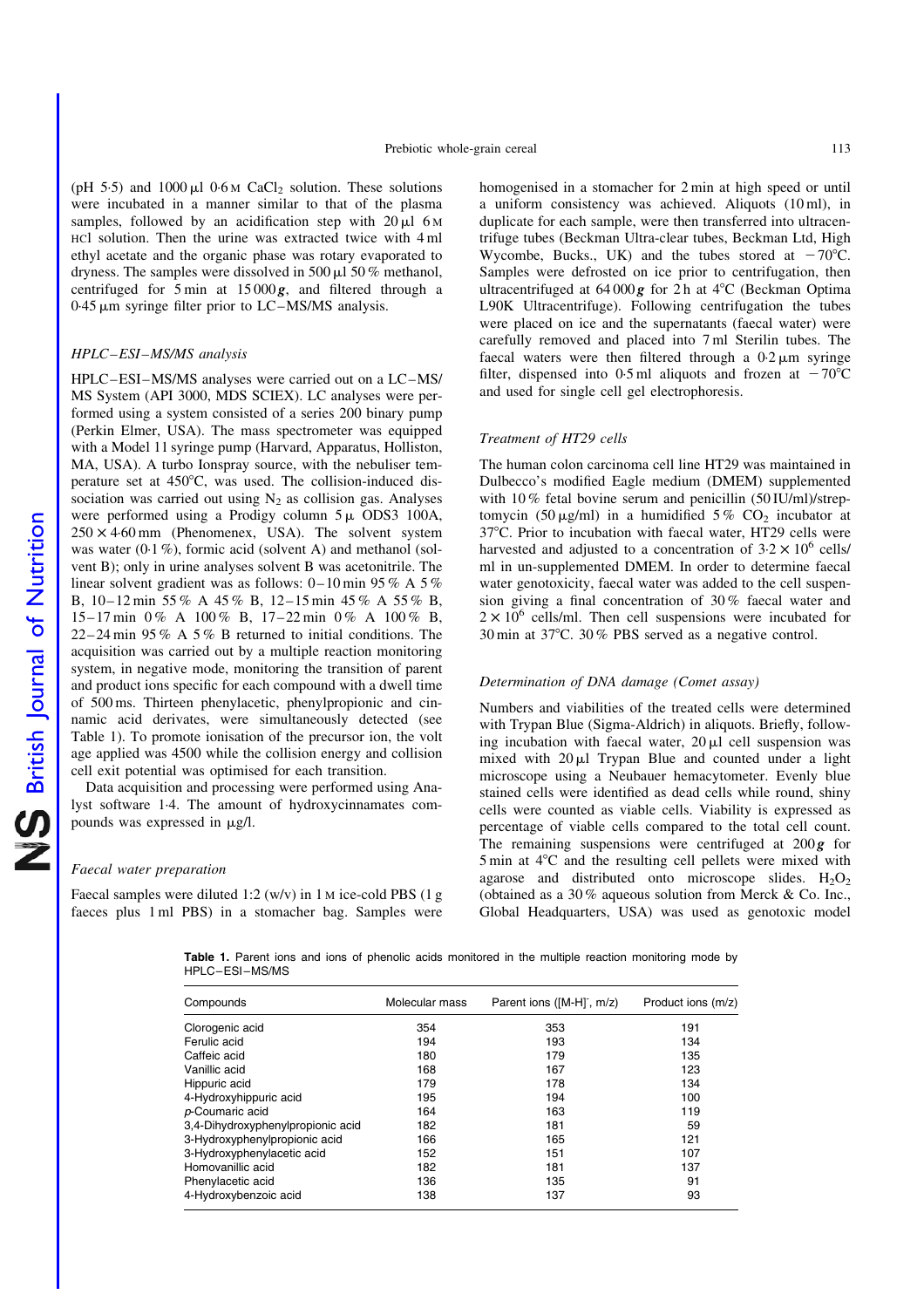substance. Cell suspensions  $(2 \times 10^6 \text{ cells/ml})$  were incubated with 75  $\mu$ M for 5 min on ice. Further steps of single cell gel electrophoresis (alkaline version of the 'Comet assay') were carried out as originally described by Singh et  $al^{25}$ . In summary, the slides were placed into the lysis solution (100 mm  $Na<sub>2</sub>EDTA$ , 1 % Triton X 100, 2·5 M NaCl, 10 mM Tris, pH 10) for at least  $60$  min at  $4^{\circ}$ C and further processed in the microgel electrophoresis chamber containing alkaline solution (1 mM Na2EDTA, 300 mM NaOH, pH 13). After 20 min incubation for DNA unwinding, electrophoresis was carried out at 1·25 V/cm and 300 mA for 20 min. Slides were then washed with neutralisation buffer (0·4 M Tris, pH 7·5) and stained with ethidium bromide (Sigma-Aldrich,). The microscopic analysis revealed images of more or less damaged DNA  $\sim$  ('comets')<sup>26</sup>. The proportion and extent of DNA migration were used as basis for evaluation. These parameters were quantified using the image analysis system of Komet 5·5 (Kinetic Imaging Ltd.). Fifty DNA spots were evaluated per slide. For each faecal-water sample three gels were processed for determination of DNA strand breaks.

## Blood samples collection and analysis

For each volunteer, blood samples were collected into one 10 ml EDTA tube (BD Vacutainer® EDTA Tube, BD, Cowley, Oxon., UK) for the analysis of fasting TAG, total cholesterol (TC) and HDL-cholesterol concentrations; into one 2 ml fluoride/oxalate tube (BD Vacutainer<sup>®</sup> Fluoride/Oxalate Tube) for the analysis of fasting glucose concentration and into one 10 ml heparin tube (BD Vacutainer® Plasma Tube) for the analysis of fasting insulin concentration and ferulic acid. Following collection all samples were kept on ice until centrifugation. Plasma samples were recovered by centrifugation at  $1700\,\text{g}$  for 10 min, dispensed into 1.5 ml microcentrifuge tubes and frozen at  $-20^{\circ}$ C within 1 h from the collection. Plasma samples were defrosted and centrifuged for 5 min at  $1500$  g prior to analysis.

# Determination of plasma TAG, glucose, total cholesterol and HDL-cholesterol concentration

Plasma TAG, glucose, TC and HDL-cholesterol concentrations were determined using the Monarch Automatic Analyzer ILab 600 (Instrumentation Laboratories Ltd, Cheshire, UK). Test kits (IL Test triacylglycerols, IL Test cholesterol, IL Test HDL cholesterol and IL Test glucose (hexokinase)) supplied by Instrumentation Laboratories were used according to instructions for the determination of plasma TAG, TC, HDL-cholesterol and glucose, respectively. Two quality control samples, Wako Control Serum I and Wako Control Serum II (Alpha Laboratories Ltd, Eastleigh, Hants., UK), containing normal and abnormal known concentration of TAG, TC, HDL-cholesterol and glucose were included at the beginning and at the end of each batch analysis. Sample results were accepted if quality control values were within the range specified by the manufacturers.

#### Determination of plasma insulin concentration

The determination of plasma insulin concentration was carried out using a specific commercial ELISA kit (DAKO Diagnostic Ltd, Cambridgeshire, UK). Prior to analysis plasma samples

were thawed on a roller mixer. Calibrators and reagents were prepared according to manufacturer's instructions. A  $25 \mu l$  aliquot of plasma, calibrator or control was pipetted onto a 96-well plate and  $100 \mu l$  anti-insulin antibody, horseradish peroxidase, conjugate was added. The plate was shaken for 1 h at room temperature. Following incubation, the plate was washed three times with wash buffer. A  $100 \mu l$  aliquot of substrate solution was added to each well and the plate shaken for 10 min at room temperature. The reaction was stopped by addition of  $100 \mu$ l stop solution and the plate read immediately at 450 nm using an automated ELISA plate spectrophotometer (Tecan GENios; Process Analysis and Automation Ltd, Farnborough, Hants., UK). Insulin concentrations of the samples and quality controls were determined automatically by reading from the standard curve using Magellan (version 5.01) computer software.

## Statistical analysis

All statistical analyses were performed using either generalised linear modelling or one-way ANOVA. Subsequent investigation of the three pairwise comparisons (i.e. baseline v. WG, baseline  $v$ . WB, and WG  $v$ . WB) used Tukey's post test with significance set at  $P < 0.05$ . We used GenStat<sup>®</sup> for Windows<sup>®</sup> 8th Edition Released for analysis.

#### **Results**

# Faecal bacteriology

Population levels of the dominant members of the human gut microbiota in thirty-one volunteers were determined using fluorescence *in situ* hybridisation and are expressed as  $log_{10}$ cells/g faeces (mean value with  $SD$ ,  $n$  31).

It was confirmed that there was no carry-over from the first leg of the crossover study by statistical evaluation using a generalised linear model as there were no significant differences regarding the sequence of WB (placebo) or WG (treatment) for all of the tested bacterial groups. Using this statistical analysis we also found highly significant treatment effects for bifidobacteria and lactobacilli  $(P<0.001)$  and to a lesser extent for Atopobium spp.  $(P=0.024)$  compared with placebo. In order to have a more in-depth analysis and to compare WB and WG to pre-intervention samples (pre-WB or pre-WG) we used one-way ANOVA with Tukey's post test. Pre-WB and pre-WG data are either time point 1 (0 days) or time point 3 (36 days) values depending whether one or the other immediately preceded the respective treatment, WG or WB. The results from this comparison are presented in Table 2.

Numbers of bifidobacteria were significantly higher during the ingestion of the WG compared with the WB treatment period  $(P<0.001)$ . A significant increase in *Bifidobacterium* spp. numbers was also observed during WG intake compared with pre-WG  $(P<0.01)$ , while no changes were found between pre-WB and WB. Numbers of faecal lactobacilli/ enterococci increased significantly with ingestion of either WB or WG compared with pre-treatment samples. However, the magnitude of change was significantly higher after WG compared with WB intake  $(P<0.05)$ . Numbers of clostridia increased significantly during WB intake compared with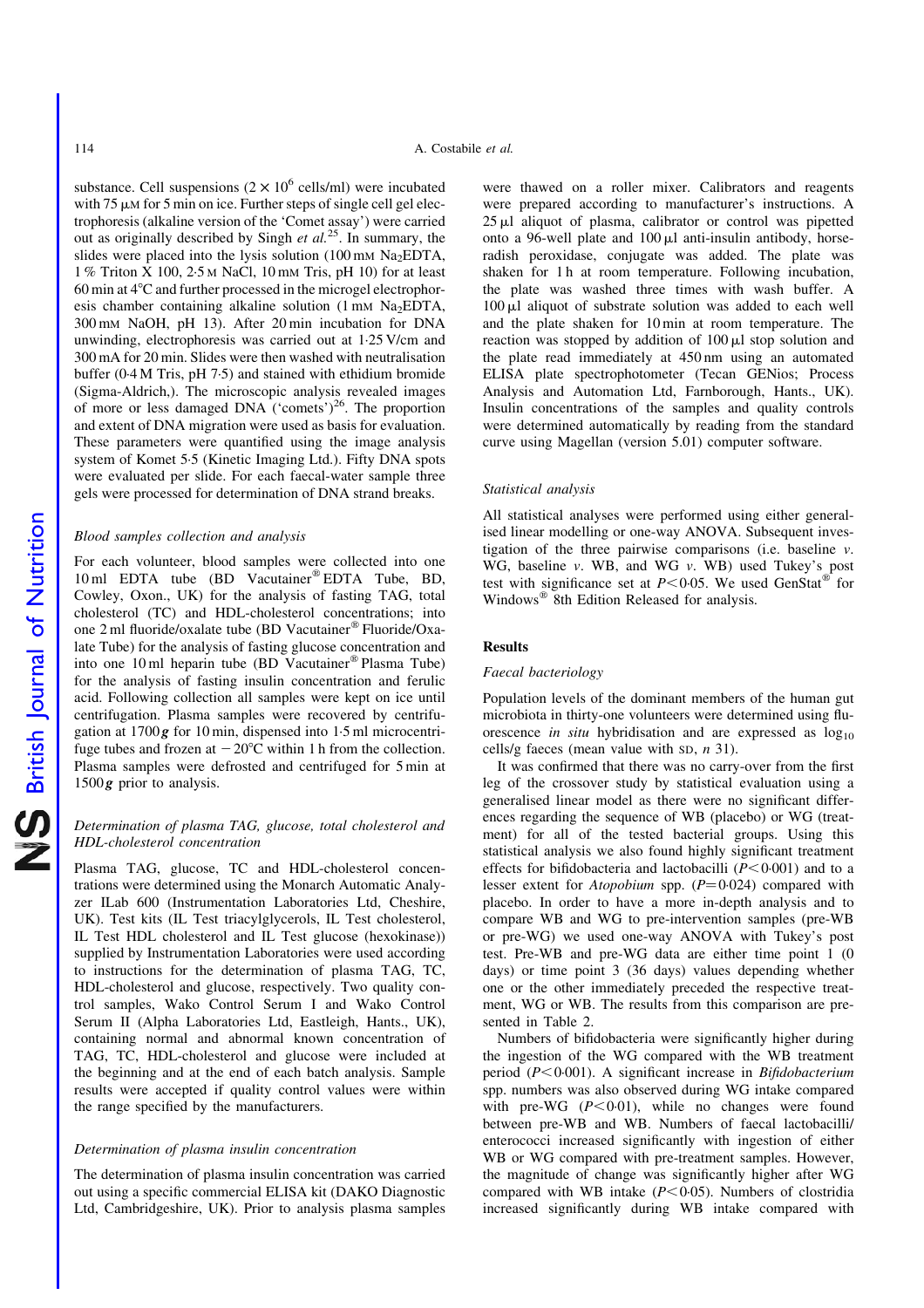| Bacterial group                  | Pre-WB           |     | <b>WB</b>        |     | Pre-WG             |       | WG          |     |
|----------------------------------|------------------|-----|------------------|-----|--------------------|-------|-------------|-----|
|                                  | Mean             | SD  | Mean             | SD  | Mean               | SD    | Mean        | SD  |
| Total bacteria                   | $10-7$           | 0.1 | $10-7$           | 0.1 | $10-8$             | 0.2   | $10-8$      | 0.1 |
| Bacteroides spp.                 | 9.6              | 0.2 | $9-6$            | 0.3 | $9-6$              | 0.3   | 9.7         | 0.3 |
| Eubacterium rectale group        | $10-1$           | 0.2 | $10-0$           | 0.2 | $10-0$             | 0.1   | $10-1$      | 0.1 |
| Bifidobacterium spp.             | 8.9 <sup>a</sup> | 0.4 | 8.8 <sup>b</sup> | 0.4 | 8.5 <sup>c</sup>   | 0.5   | 9.3a,b,c    | 0.4 |
| Atopobium spp.                   | 8.9              | 0.3 | 8.9              | 0.3 | 9.1                | 0.4   | 9.1         | 0.3 |
| Cl. histolyticum/perfringens gp. | 8.2              | 0.5 | 8.5 <sup>a</sup> | 0.4 | 8.2 <sup>a</sup>   | 0.6   | $8-4$       | 0.3 |
| Lactobacilli/enterococci         | $8.0^{a,b}$      | 0.4 | $8.4^{a,c,d}$    | 0.2 | $8.1^{\text{c,e}}$ | $0-4$ | $8.7^{b,d}$ | 0.2 |

Table 2. Faecal bacterial numbers for thirty-one volunteers over the trial period. Bacterial counts in stool samples as determined by fluorescence in situ hybridisation are shown expressed as mean  $log_{10}$  cells/g faeces (Mean values and standard deviations)

WB, wheat bran; WG, whole-grain.

 $^{2d}$ All values in one row with a common letter are significantly different from each other (P<0·05, Tukey's post test).

pre-WG ( $P < 0.05$ ) but no significant difference was observed in this bacterial group between WG and WB feeding periods. No significant changes in numbers of total bacteria, Bacteroides spp., Atopobium spp. and Eubacterium rectale group were observed.

# Colonic metabolic output (ferulic acid and SCFA concentrations)

Thirteen phenolic acids and their metabolites were quantified by  $LC-MS/MS$  in urine and plasma after treatment by  $\beta$ -glucuronidase and sulfatase. Concentrations of plasma ferulic acid, the main phenolic compounds in wheat, increased upon ingestion of either WG or WB, with higher concentrations found upon ingestion of WB (Fig. 2). The average concentration of plasma ferulic acid increased from  $2.28 \mu g/l$  at baseline to  $5.70 \,\mu\text{g/l}$  after WG and  $6.22 \,\mu\text{g/l}$  after WB consumption, with great variability among subjects. Caffeic acid, 3-hydroxyl-phenylpropionic and hippuric acid were also detected, but at much lower concentrations.

In urine, two main microbiota metabolites of phenolic acids were identified: 3,4-dihydroxyphenylpropionic acid and



Fig. 2. Ferulic acid concentrations in plasma. There was a significant difference in the concentration of ferulic acid in blood at baseline compared to whole-grain (WG) or wheat bran (WB) treatment periods  $(*P<0.05;$  one way ANOVA with Tukey's post test). Data are depicted as box plots with maximum value, 75th percentile (upper line of box), median (middle line of box), 25th percentile (lower line of box) and minimum  $(n 31)$ .

4-hydroxybenzoic acid, while other compounds such as caffeic acid and 3-hyrroxyphenilacetic acid, were present at trace concentrations. The concentration of 3,4-dihydroxyphenylpropionic acid tended to increase upon intake of both WG and WB (average value  $24.7 \mu g/l$ ) with respect to baseline (average value  $10.7 \mu g/l$ ), while that of 4-hydroxybenzoic acid increased from an average baseline value of  $8.6 \mu g/l$  to an average value of  $18.0 \mu g/l$  in WG and WB.

Fig. 3 shows the concentrations of faecal SCFA. No significant changes in faecal concentrations of acetic, propionic, butyric or caproic acid were observed over the course of the trial, neither between pre-WG and WG and pre-WB and WB nor when placebo (WB) and treatment (WG) were compared.

# Biomarkers of gut health

Table 3 summarises data on digestive tolerance and stool consistency, as recorded by the volunteers during intake of the breakfast cereals. Stool frequency was higher during ingestion of WB compared with WG  $(P<0.05)$ . Stool consistency, qualitatively graded by volunteers as hard, formed, or soft, varied greatly between individuals. A greater proportion of stools described as formed were reported during WG ingestion, while there was an increase in soft stools  $(P<0.001)$ and in flatulence upon ingestion of WB  $(P<0.001)$ .

The severity and frequency of reported changes in digestive tolerance varied greatly between volunteers, with neither treatment resulting in adverse symptomology.

#### Faecal water genotoxicity

Faecal water genotoxicity varied greatly between volunteers at the beginning of the study ranging from 6·3 % tail intensity to 66·1 % tail intensity (CV 74·4 %). Neither WG nor WB significantly influenced the potential of faecal water to induce strand breaks (Fig. 4). However, for the quartile of volunteers who had the highest genotoxic activity at baseline (genotoxicity  $\geq$ 24.6 % tail intensity) there was a reduction in the faecal water genotoxicity after intervention with cereals, but this decrease was not significant (baseline, 42.90 (SD 16.68) %; WG, 28·39 (SD 16·88) % and WB, 24·35 (SD 16·56) % tail intensity, mean (SD),  $n \ 8$ , one-way ANONA,  $P = 0.0884$ ).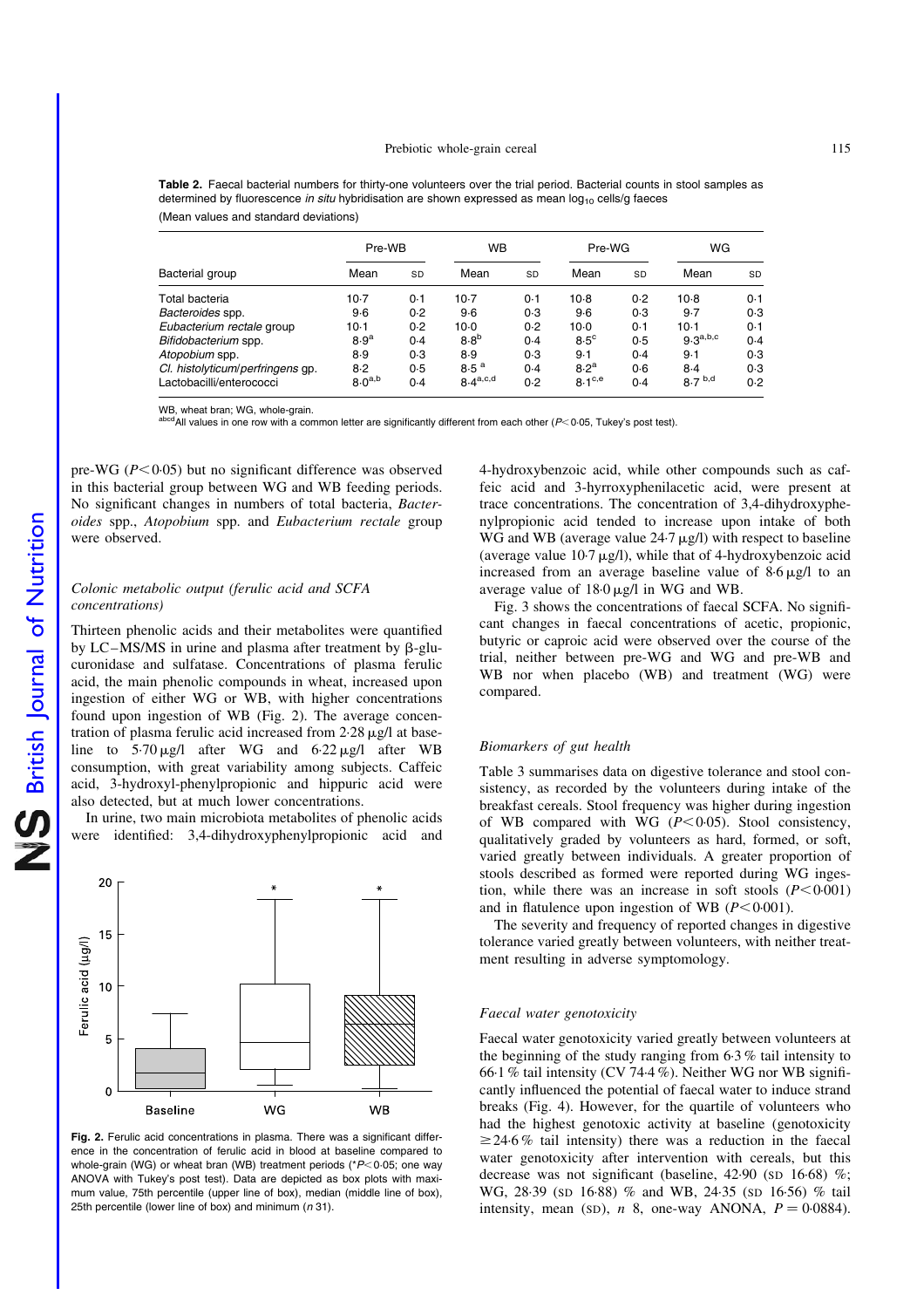116 A. Costabile et al.



Fig. 3. SCFA concentrations in faecal samples collected from volunteers over the course of the trial measured by gas-chromatography. (a) Acetic acid; (b) Butyric acid; (c) Caproic acid; (d) propionic acid. Data are depicted as box plots with maximum value, 75th percentile (upper line of box), median (middle line of box), 25th percentile (lower line of box) and minimum  $(n 31)$ .

 $n$  8, one-way ANOVA,  $P=0.0884$ ). There was no difference between cereal treatments.

# Blood lipid parameters

Fig. 5 shows data for TC, HDL-cholesterol, glucose and insulin, and NEFA measured in blood samples taken at baseline and following ingestion of WB and WG. Ingestion of neither breakfast cereal impacted upon blood lipid/metabolic parameters during the relatively short 3-week feeding period. No significant differences were observed in these parameters between WG and WB

feeding periods. When the effect of the breakfast cereals was examined in those volunteers presenting with the highest starting TC concentrations (the top quartile of TC), a significant reduction in TC was observed from a baseline concentration of 5·576 (SD 0·421) mM, to 4·216 (SD 1·006) mM after WG ingestion and 4·385 (SD 1·093) mM, after WB ingestion (n 8, one-way ANOVA,  $P < 0.05$ ).

#### Discussion

A prebiotic is defined as 'a selectively fermented ingredient that allows specific changes, both in the composition and/or

Table 3. Summary of bowel habit and gastrointestinal symptom data recorded by thirty-one volunteers over course of the trial. The percentage coverage of each category over the total number of responses given per volunteer was determined. (Mean values and standard deviations)

|                   |                                | Stool frequency |       | Hard      | Formed   |           | Soft               |       |
|-------------------|--------------------------------|-----------------|-------|-----------|----------|-----------|--------------------|-------|
|                   | Mean                           | <b>SD</b>       | Mean  | <b>SD</b> | Mean     | <b>SD</b> | Mean               | SD    |
| Stool consistency |                                |                 |       |           |          |           |                    |       |
| <b>WB</b>         | $37.84*$                       | 3.22            | 0.6   | 1.09      | 14.4     | 7.0       | $6.5$ <sup>+</sup> | 7.2   |
| WG                | 26.97                          | 1.72            | 0.7   | $1-3$     | 17.1     | 5.6       | 3.3                | $5-7$ |
|                   | None                           |                 | Mild  |           | Moderate |           | Severe             |       |
| Abdominal Pain    |                                |                 |       |           |          |           |                    |       |
| <b>WB</b>         | 12.7                           | 8.9             | $5-1$ | $6 - 7$   | 2.4      | $5-8$     | 0.3                | 1.4   |
| WG                | $11-6$                         | 9.3             | 8.2   | 8.9       | 1.3      | 3.9       | 0.06               | 0.35  |
|                   | Stomach or Intestinal bloating |                 |       |           |          |           |                    |       |
| <b>WB</b>         | 8.9                            | 9.0             | 9.0   | 8.54      | 1.25     | 3.9       | 0.48               | 2.7   |
| WG                | $10-3$                         | $1-0$           | $9-6$ | 9.8       | 1.16     | 4.0       | 0.9                | 2.4   |
| Flatulence        |                                |                 |       |           |          |           |                    |       |
| <b>WB</b>         | $3-6$                          | $6-6$           | $6-4$ | 7.7       | 7.3      | 9.2       | $2.70+$            | 6.07  |
| WG                | 9.4                            | 9.5             | 8.5   | 9.0       | $1-7$    | 4.8       | 0.1                | 0.7   |

\* Stool frequency was higher during ingestion of WB compared with WG (P< 0.05, P value from Tukey's post test).  $\dagger$  An increase in soft stools during WB intake ( $P$ <0.001).

‡ The severity and frequency of reported changes in digestive tolerance varied greatly between volunteers, with neither treatment resulting in adverse symptomology. However, there was an increase of flatulence upon ingestion of WB  $(P < 0.001)$ .11 851 Costabile Queries to author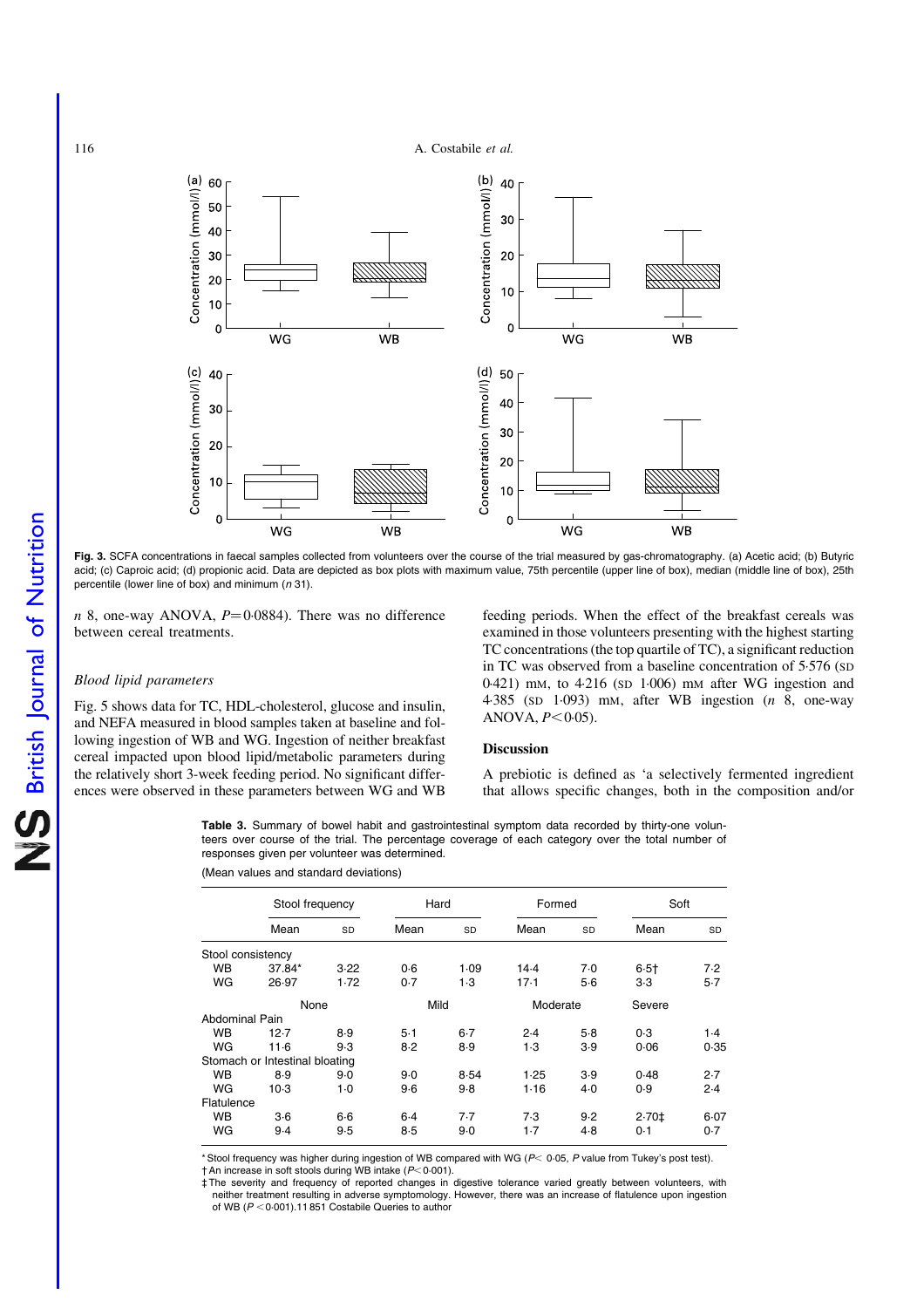

Fig. 4. Faecal water genotoxicity as measured by single cell gel electrophoresis. No significant difference in DNA strand breaks measured as percentage of tail intensity was observed upon ingestion of whole-grain (WG) or wheat bran (WB) breakfast cereals. Data are depicted as box plots with maximum value, 75th percentile (upper line of box), median (middle line of box), 25th percentile (lower line of box) and minimum (n 31).

activity in the gastrointestinal microbiota that confers benefits upon host well-being and health<sup>27</sup>. There is a growing body of evidence supporting the beneficial health effects of prebiotics on bowel habit and constipation<sup>28–32</sup> and increased mineral absorption $33-36$  and recently, in reducing the risk for some chronic diseases (e.g. colon cancer and CVD). Prebiotics may have chemopreventive effects in colorectal cancer as it was shown that prebiotics prevented the occurrence of preneoplastic lesions and tumours in chemically-induced colon carcinogenesis in rodent models<sup>1</sup>. Recently, intervention with oligofructose-enriched inulin in combination with probiotics in human subjects favourably altered colon cancer biomarkers in high-risk individuals (polypectomised patients) $37$ . It was also reported that consumption of prebiotics lowered TC and TAG in plasma $32,38-40$  suggesting beneficial

effects especially in hyperlipidaemic individuals who have an increased risk for CVD and type II diabetes $41$ .

Likewise, epidemiological studies showed an inverse association between intake of whole grains and the risk of several chronic diseases including CVD, type II diabetes and cancer<sup>3</sup>. As whole grains contain considerable amounts of fermentable carbohydrates it was proposed that one mechanism for the observed protection offered by whole grains is their impact on the gut microbiota<sup>4</sup>. However, evidence to support the hypothesis that whole grains can influence bacterial populations and their activities in the gut is lacking.

To test this hypothesis, we measured the impact of WG wheat compared with WB on the human gut microbiota. The primary objective was to identify differences in the relative population levels of intestinal bacteria and their metabolic activities upon ingestion of WG compared with WB breakfast cereal. A secondary objective was to assess possible health effects by measuring biomarkers of gut health (bowel habit and faecal water genotoxicity) and CVD (blood lipid parameters). In particular the concentration of ferulic acid, 95 % of which is bound to the arabinoxylan present in the bran fraction of the wheat kernel and can be released or transformed by microbiota action, was determined.

The choice of this WG breakfast cereal was made following preliminary in vitro screening of three WG breakfast cereals compared with WB. In this screening, the WG breakfast cereal selected performed better than the others in terms of bifidogenicity and changes in SCFA production with increased concentrations of butyrate (data not shown).

Using direct molecular based enumeration of faecal bacteria, we have shown in this study that ingestion of a WG breakfast cereal results in significantly higher numbers of Bifidobacterium spp. in stool samples compared with an equivalent quantity of the WB based breakfast cereal after a 21-d feeding period. Although numbers of lactobacilli increased upon consumption of both breakfast cereals, there were



Fig. 5. (a) TAG, (b) total cholesterol, (c) HDL-cholesterol, (d) blood glucose, (e) insulin and (f) NEFA concentrations determined in fasting blood samples collected from each volunteer at baseline before ingestion of test breakfast cereals, after the 21-d intervention with whole-grain (WG) or wheat bran (WB) breakfast cereals and after the 14-d post-WB and post-WG wash-out periods. No significant differences were observed upon ingestion of WG or WB breakfast cereals. Data are depicted as box plots with maximum value, 75th percentile (upper line of box), median (middle line of box), 25th percentile (lower line of box) and minimum (n 31).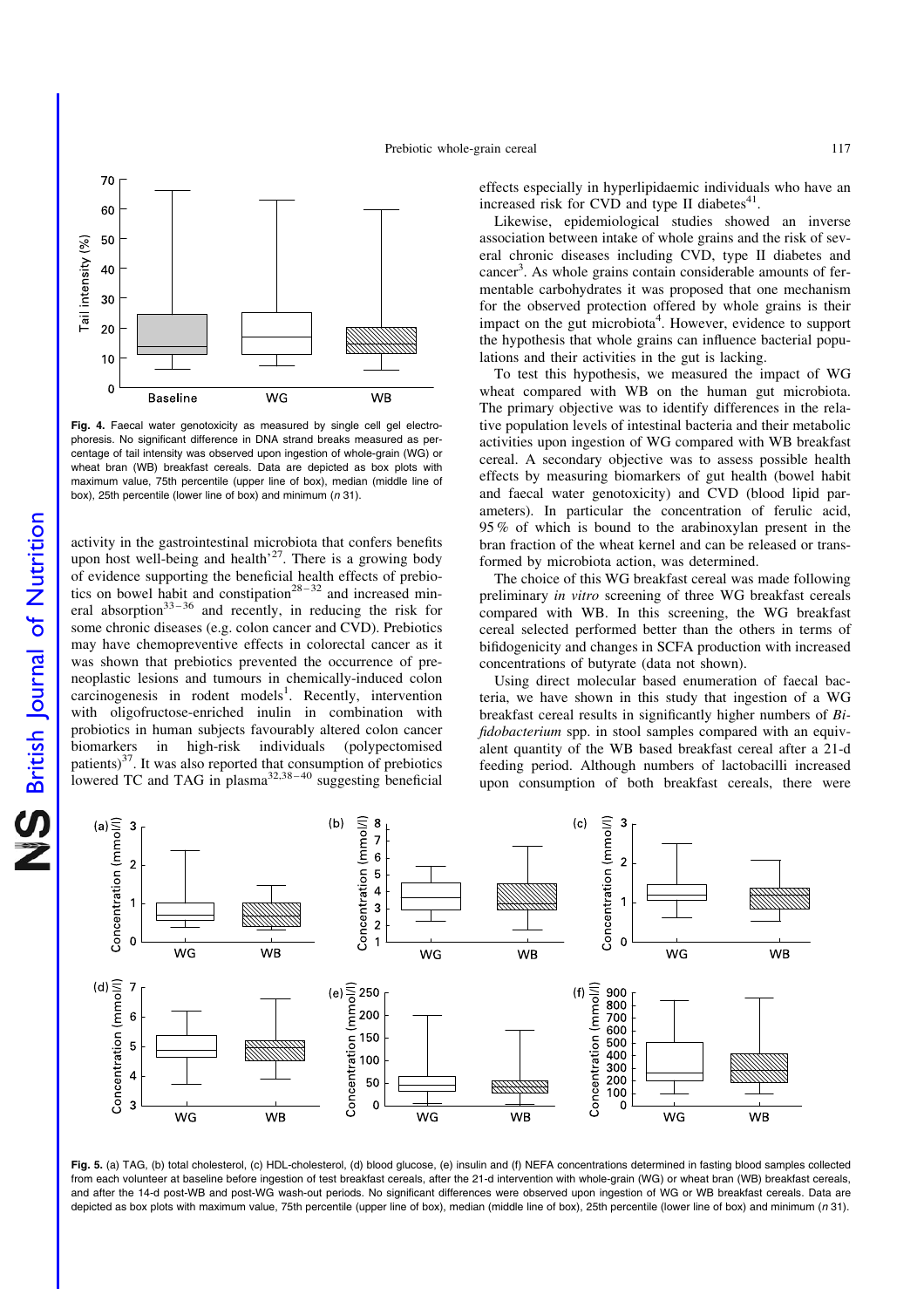significantly higher numbers of lactobacilli upon ingestion of WG compared with WB. It cannot be determined whether the increase in clostridia after WB intake should be seen as detrimental as the applied probe also recognises commensal bacteria such as Clostridium butyricum and Clostridium beijerinckii $^{22}$ . That WB is indeed an energy source for clostridia has been observed by Leitch et  $al^{42}$  who showed that mainly unknown bacteria belonging to clostridia cluster XIVa selectively colonise WB. The different effects of WG and WB cereals on gut microbiota may be due to the different composition, as WG contained a considerably higher content of non-sugar carbohydrates, which might represent fermentable carbohydrates. This is the first report that consumption of a whole plant food, which has undergone little processing, may act as a prebiotic. However, there were no differences in faecal SCFA after ingestion of WG cereals. This is not surprising as SCFA are readily absorbed in the large intestine. Thus, an increase in acetic and butyric acid was only observed in colostomy effluent after intervention with a high concentration of resistant starch in human subjects<sup>43</sup>, while other human intervention studies with proven prebiotics failed to show changes in the fermentation profile in faeces<sup>44-48</sup>. Similarly, an increase of SCFA after prebiotic intervention in rats was mainly observed in the caecum, but not in faeces<sup>49,50</sup>

A significant increase of the ferulic acid plasma concentrations was observed upon ingestion of both WG and WB, without significant differences between the two types of breakfast cereals. It should be noted that this increase was observed in the plasma of fasting subjects. This indicates that the rapid absorption from the upper gut, of the small fraction of free ferulic acid present in cereal fraction is followed by colonic absorption of ferulic acid released through microbiotal metabolism. The concentration of ferulic acid found in the subjects is in agreement with those reported in the studies by Kern et  $al$ <sup>51</sup> who measured the bioavailability of ferulic acid after a single dose of WG breakfast cereal.

The fact that a regular consumption of WG tripled the ferulic acid concentration in fasting plasma may be of physiological relevance<sup>52</sup>. In fact, food phenolic compounds in plasma are usually detected for a limited window-time of  $0.5-3h$ after the consumption of fruit or other free-phenolic-rich food such as coffee<sup>17,24,53-55</sup>. Our data extend the results of the studies by Rondini et  $al^{56,57}$  who showed that in rats plasma ferulic acid concentration is constant up to 24 h after bran consumption. Therefore our finding demonstrates for the first time that in human subjects the regular consumption of WG and WB is followed by a slow and continuous release of phenolic acids into the bloodstream. The continuous presence of these antioxidants could efficiently preserve some oxidation targets such as LDL and TAG thus contributing to the well known association between WG consumption and prevention of CVD.

A secondary objective of this study was to assess the relative impact of WG and WB breakfast cereals on health effects by measuring changes in bowel habit or symptomology and faecal water genotoxicity, blood lipid and metabolic profiles, specifically, blood TAG, TC, HDL-cholesterol, NEFA, glucose and insulin concentrations. An improvement in bowel habit was observed upon ingestion of both breakfast cereals, with WB increasing stool frequency (without diarrhoea), while WG stool form was more commonly described as formed than WB stools and flatulence was recorded as less

severe during WG ingestion. Although there was a trend towards reduced faecal water genotoxicity upon ingestion of both breakfast cereals in volunteers with high faecal water genotoxicity before intervention, this effect was not significant. Taking all volunteers into account there was no difference in faecal water genotoxicity after intervention due to high inter-individual variation. Similar high inter-individual variation in faecal water genotoxicity was reported from other human studies<sup>58-62</sup> making it difficult to observe an intervention effect in a small study population<sup>61</sup>. Further studies with greater numbers of volunteers are warranted to fully establish the impact of WG cereals or prebiotics on faecal water genotoxicity, especially in individuals with high faecal water genotoxicity who may be at a heightened risk of developing colon cancer. It is not altogether surprising, that there are no obvious differences considering the similarities in the test foods (many of the complex polyphenolic compounds present in WB are also present in WG wheat, including those likely to lead to the formation of signature phenolic derivatives, such as ferulic acid, often used as biomarkers of cereal grain ingestion) and the fact the volunteers were on an open diet, the only restriction being on consumption of other breakfast cereals, probiotics or commercial prebiotic functional foods.

Similarly, no significant differences in blood lipid or metabolic (glucose or insulin) parameters were observed. This too is not surprising for a short-term feeding study in healthy individuals and longer-term trials in high-risk populations are warranted to investigate the efficacy of WG and WB breakfast cereals in impacting on biomarkers of CVD. However, when the effect of breakfast cereal ingestion was examined in those within the top quartile for total serum cholesterol, a significant reduction in TC was observed for both breakfast cereals, with WG apparently having slightly greater cholesterol-lowering effect. No significant change in serum HDLcholesterol was observed for these individuals during cereal intake, indicating that this reduction on TC may be viewed as beneficial in terms of CVD risk. Although the mean TC  $(5.576$  (SD  $0.421$ ) mM) of this top quartile was still within the normolipidaemic range, these findings do suggest that intake of either breakfast cereal may have a beneficial impact on blood lipid profiles. So far, significant decreases in blood lipids after ingestion of prebiotics have usually only been observed in hyperlipidaemic individuals $32,38-40$ while studies in the normolipidaemic failed to show a reduction<sup>28,48,63-65</sup>. Another study with healthy volunteers which reported a lowering effect on TAG after intervention with inulin chose subjects with moderately raised TC and TAG levels<sup>66</sup>. These subjects would correspond to the volunteers in the upper quartile in this study supporting the beneficial effect observed here in this sub-group. In order to prove a beneficial effect of WG further studies involving larger numbers of individuals over a longer intervention period would be a prerequisite, especially in those with hyperlipidemia.

In conclusion, this study has, for the first time, demonstrated the differential impact of WG wheat and WB on the microbial ecology of the human gut. Additionally, it has established a prebiotic mode of activity for the WG breakfast cereal investigated with increased populations of bifidobacteria and lactobacilli compared to starting levels and the WB. Finally, the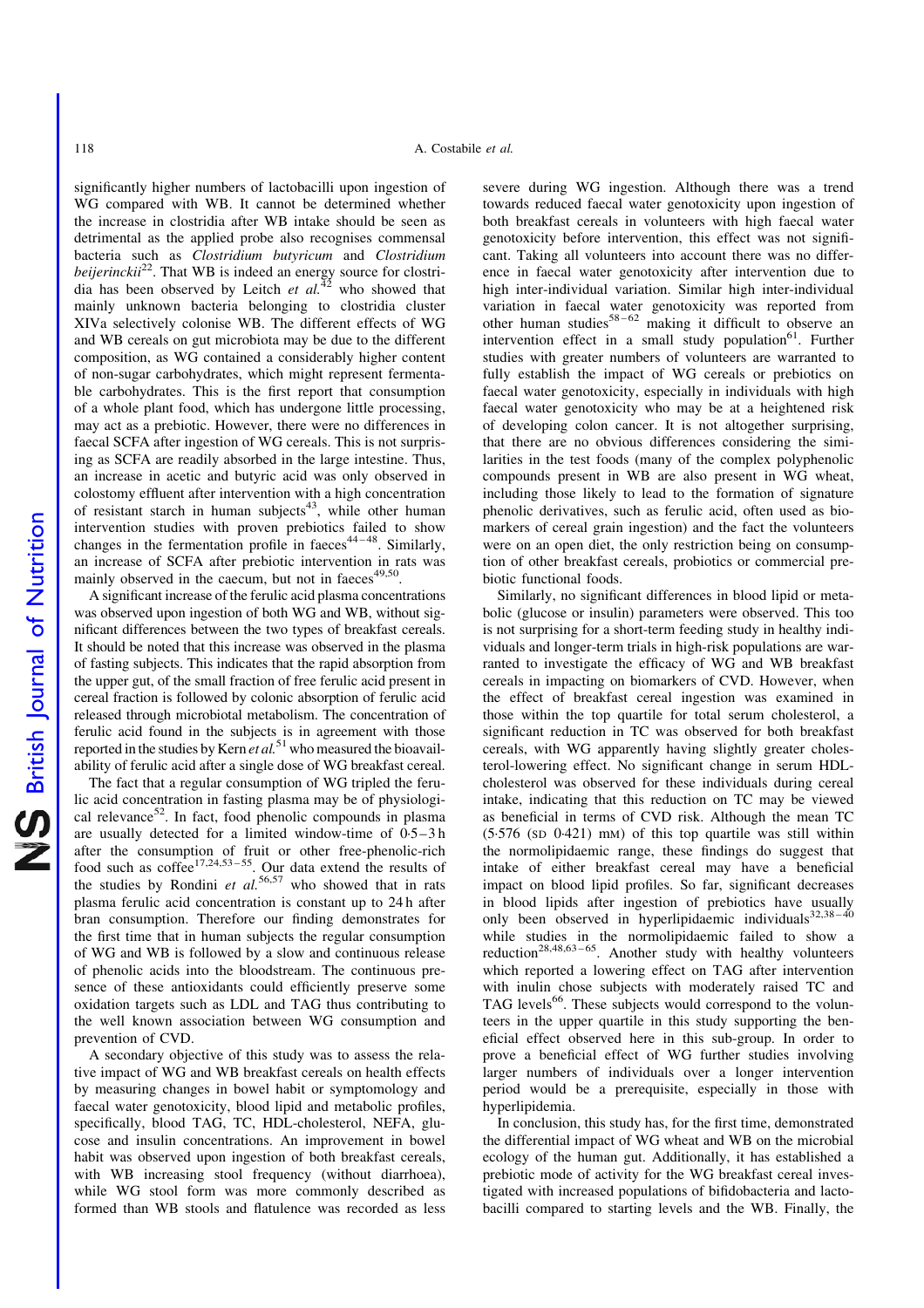increase of the ferulic acid concentration in fasting plasma suggests that the WG intake caused a continuous release of antioxidant in the bloodstream. This study has established a prebiotic mode of action for a WG cereal, which together with antioxidant activities may contribute to the underlying mechanisms of protective health effects of WG wheat.

#### Acknowledgements

The authors thank Dr Julie Lovegrove, Dr Kim Jackson and Ms Jan Luff of the Hugh Sinclair Clinical Unit, Department of Food Biosciences, The University of Reading for use of their facility and their help with the study, and visiting students Elodie Duclos and Nicolas Pion, for technical assistance.

# References

- 1. Jacobs DR Jr, Marquart L, Slavin J & Kushi LH (1998) Wholegrain intake and cancer: an expanded review and meta-analysis. Nutr Cancer 30, 85 –96.
- 2. Anderson JW, Hanna TJ, Peng X & Kryscio RJ (2000) Whole grain foods and heart disease risk. J Am Coll Nutr 19, 291S – 299S.
- Kushi LH, Meyer KA & Jacobs DR Jr (1999) Cereals, legumes, and chronic disease risk reduction: evidence from epidemiologic studies. Am J Clin Nutr 3, 451S-458S.
- Slavin J (2003) Why whole grains are protective: biological mechanisms. Proc Nutr Soc 62, 129-134.
- 5. Rastall RA, Gibson GR, Gill HS, Guarner F, Klaenhammer TR, Pot B, Reid G, Rowland IR & Sanders ME (2005) Modulation of the microbial ecology of the human colon by probiotics, prebiotics and synbiotics to enhance human health: an overview of enabling science and potential applications. FEMS 52,  $145 - 152$ .
- 6. Fava F, Gitau R, Lovegrove J & Tuohy KM (2006) The gut microflora and lipid metabolism: implications for human health. Curr Med Chem 13, 3005-3021.
- 7. Cummings JH, Antoine JM, Azpiroz F, et al. (2004) PASS-CLAIM-gut health and immunity. Eur J Nutr 43, II118 – II173.
- 8. Rakoff-Nahoum S, Paglino J, Eslami-Varzaneh F, Edberg S & Medzhitov R (2004) Recognition of commensal microflora by toll-like receptors is required for intestinal homeostasis. Cell 118, 229 – 241.
- 9. Gibson GR & Roberfroid MB (1995) Dietary modulation of the human colonic microbiota: introducing the concept of prebiotics. J Nutr 125, 1401– 1412.
- 10. Abrams SA, Griffin IJ, Hawthorne KM, Liang L, Gunn SK, Darlington G & Ellis KJ (2005) A combination of prebiotic shortand long-chain inulin-type fructans enhances calcium absorption and bone mineralization in young adolescents. Am J Clin Nutr 82, 471 –476.
- 11. Williams CM & Jackson KG (2002) Inulin and oligofructose: effects on lipid metabolism from human studies. Br J Nutr 87, S261 –S264.
- 12. Burns AJ & Rowland IR (2004) Antigenotoxicity of probiotics and prebiotics on faecal water-induced DNA damage in human colon adenocarcinoma cells. Mutat Res 551, 233-243.
- 13. Klinder A, Förster A, Caderni G, Femia AP & Pool-Zobel BL (2004) Faecal water genotoxicity is predictive of tumor preventive activities by inulin-like oligofructoses, probiotics (Lactobacillus rhamnosus and Bifidobacterium lactis) and their synbiotic combination. Nutr Cancer 49, 144-155.
- 14. Pool-Zobel BL (2005) Inulin-type fructans and reduction in colon cancer risk: review of experimental and human data. Br J Nutr 93, S73 –S90.
- 15. Esposito F, Arlotti G, Napolitano A, Vitale D & Fogliano V (2005) Durum wheat bran by-products: a novel functional ingredients. Food Res Int 38, 1167-1173.
- 16. Wong JM, de Souza R, Kendall CW, Emam A & Jenkins DJ (2006) Colonic health: fermentation and short chain fatty acids. J Clin Gastroenterol 40, 235-243.
- 17. Scalbert A, Morand C, Manach C & Remesy C (2002) Absorption and metabolism of polyphenols in the gut and impact on health. Biomed Pharmacother 56, 276-282.
- 18. Tuohy KM, Kolida S, Lustenberger AM & Gibson GR (2001) The prebiotic effects of biscuits containing partially hydrolysed guar gum and fructo-oligosaccharides – a human volunteer study. Br J Nutr 86, 341 – 348.
- 19. Harmsen HJM, Wildeboer-Veloo ACM, Grijpstra J, Knol J, Degener JE & Welling GW (2000) Development of 16S rRNA-based probes for the Coriobacterium group and the Atopobium cluster and their application for enumeration of Coriobacteriaceae in human faeces from volunteers of different age groups. Appl Environ Microbiol 66, 4523 – 4527.
- 20. Manz W, Amann R, Ludwig W, Vancanneyt M & Schleifer KH (1996) Application of a suite of 16S rRNA-specific oligonucleotide probes designed to investigate bacteria of the phylum cytophaga-flavobacter-bacteroides in the natural environment. Microbiol 142, 1097-1106.
- 21. Langendijk PS, Schut F, Jansen GJ, Raangs GC, Kamphuis GR, Wilkinson MH & Welling GW (1995) Quantitative fluorescence in situ hybridization of Bifidobacterium spp. with genus-specific 16S rRNA-targeted probes and its application in faecal samples. Appl Environ Microbiol 61, 3069-3075.
- 22. Franks AH, Harmsen HJM, Raangs GC, Jansen GJ, Schut F & Welling GW (1998) Variations of bacterial populations in human faeces measured by fluorescence in situ hybridization with group-specific 16S rRNA-targeted oligonucleotide probes. Appl Environ Microbiol 64, 3336-3345.
- 23. Harmsen HJM, Elfferich P, Schut F & Welling GW (1999) A 16S rRNA-targeted probe for detection of lactobacilli and enterococci in faecal samples by fluorescence in situ hybridization. Microb Ecol Health Dis 11, 3-12.
- 24. Kroon PA, Faulds CB, Ryden P, Robertson JA, Williamson G & Garcia-Conesa MT (1997) Release of covalently bound of ferulic acid from fibre in the human colon. *J Agric Food Chem* 45, 661 –667.
- 25. Singh NP, McCoy MT, Tice RR & Schneider EL (1988) A simple technique for quantitation of low levels of DNA damage in individual cells. Exp Cell Res 175, 184-191.
- 26. Pool-Zobel BL, Bub A, Müller H, Wollowski I & Rechkemmer G (1997) Consumption of vegetables reduces genetic damage in humans: first results of an intervention trial with carotenoid-rich foods. Carcinogenesis 18, 1847-1850.
- 27. Gibson GR, Probert HM, Van Loo J, Rastall RA & Roberfroid MB (2004) Dietary modulation of the human colonic microbiota: updating the concept of prebiotics. Nutr Res Rev 17, 259 –275.
- 28. Chen HL, Lu YH, Lin JJ & Ko LY (2001) Effects of isomaltooligosaccharides on bowel functions and indicators of nutritional status in constipated elderly men.  $J Am$  Coll Nutr  $20(1)$ ,  $44 - 49.$
- 29. Den Hond E, Geypens B & Ghoos Y (2000) Effect of high performance chicory inulin on constipation. Nutr Res 20, 731-736.
- 30. Gibson GR, Beatty ER, Wang X & Cummings JH (1995) Selective stimulation of bifidobacteria in the human colon by oligofructose and inulin. Gastroenterology 108, 975-982.
- 31. Kleessen B, Sykura B, Zunft HJ & Blaut M (1997) Effects of inulin and lactose on fecal microflora, microbial activity, and